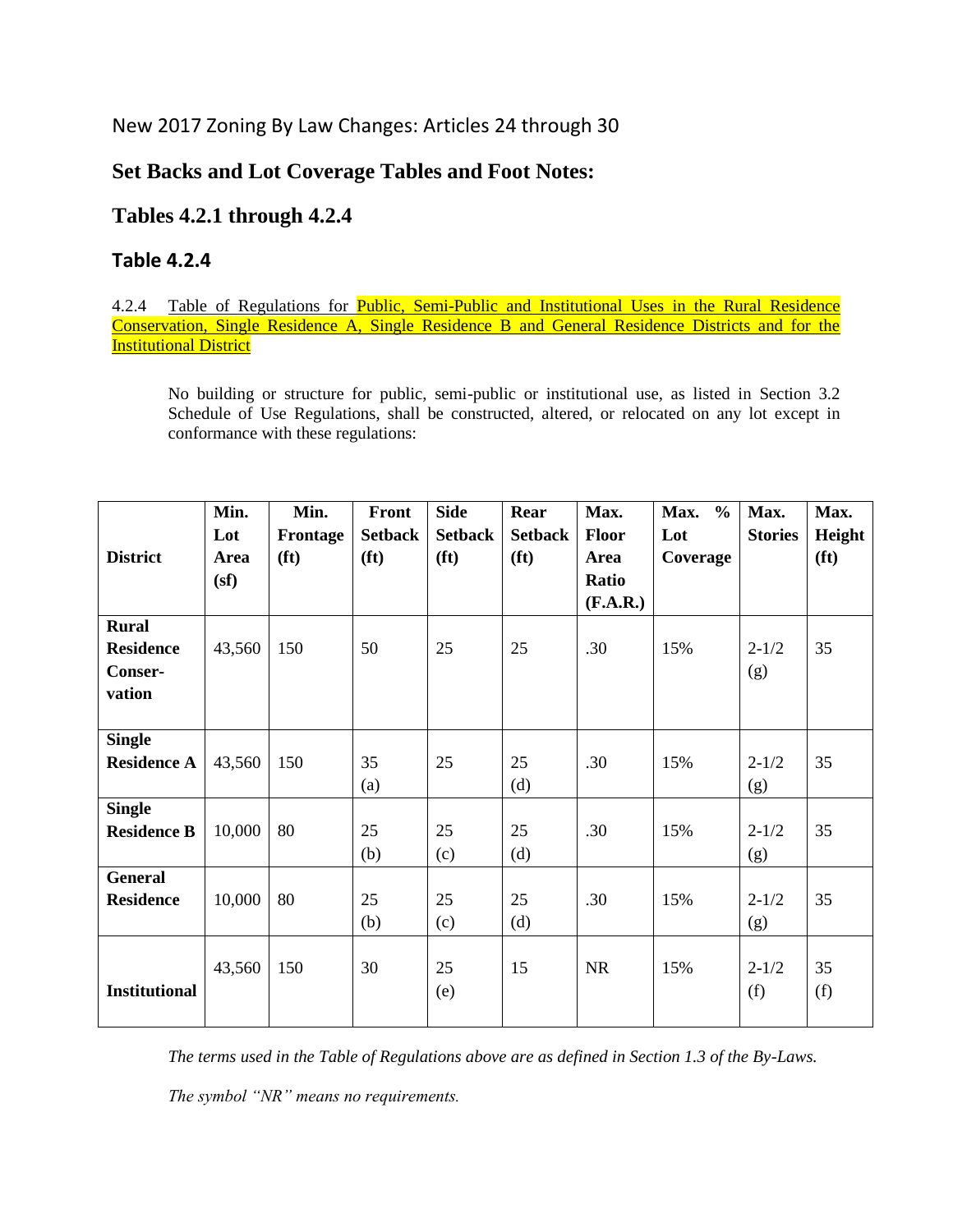- *(a) The setback area shall be kept open and landscaped with grass or other plant materials; such area shall be unpaved except for walks and driveways. The Board of Appeals may grant a special permit reducing the minimum front yard setback required by this footnote to no less than thirty (30) feet. (See Section 4.2.14)*
- *(b) The setback area shall be kept open and landscaped with grass or other plant materials; such area shall be unpaved except for walks and driveways. The Board of Appeals may grant a special permit reducing the minimum front yard setback required by this footnote to no less than twenty (20) feet. (See Section 4.2.14)*
- *(c) The Board of Appeals may grant a special permit reducing the minimum side yard setback required by this footnote to no less than twenty (20) feet. (See Section 4.2.14)*
- *(d) The Board of Appeals may grant a special permit reducing the minimum rear yard setback required by this footnote in a Single Residence A District to no less than fifteen (15) feet and the minimum rear yard setback required by this footnote in Single Residence B and General Residence Districts to no less than ten (10) feet. (See Section 4.2.14)*
- *(e) Buildings or structures on lots created by deed or plan, endorsed or recorded before January 9, 1986, shall have a minimum side line setback of 15 feet in the Institutional Districts.*
- *(f) Buildings and structures located in an Institutional District devoted to educational uses and uses accessory thereto and located at least 800 feet from any public way in the Town of Needham in existence as of September 1, 1998, shall have a maximum height in accordance with the following limitation:*

| Roof Type           | <b>Average Height (feet)</b> | Maximum Height at any |
|---------------------|------------------------------|-----------------------|
|                     |                              | single point (feet)   |
| <b>Flat Roof</b>    | 63*                          | 68*                   |
|                     |                              |                       |
| <b>Sloping Roof</b> |                              |                       |
|                     |                              |                       |
| Top of Roof         | 85                           | 90                    |
|                     |                              |                       |
| Wall, cornice or    |                              |                       |
| Eave line           | $63*$                        | 68*                   |
|                     |                              |                       |
|                     |                              |                       |
| Gabled endwalls     | 63*                          | 68*                   |